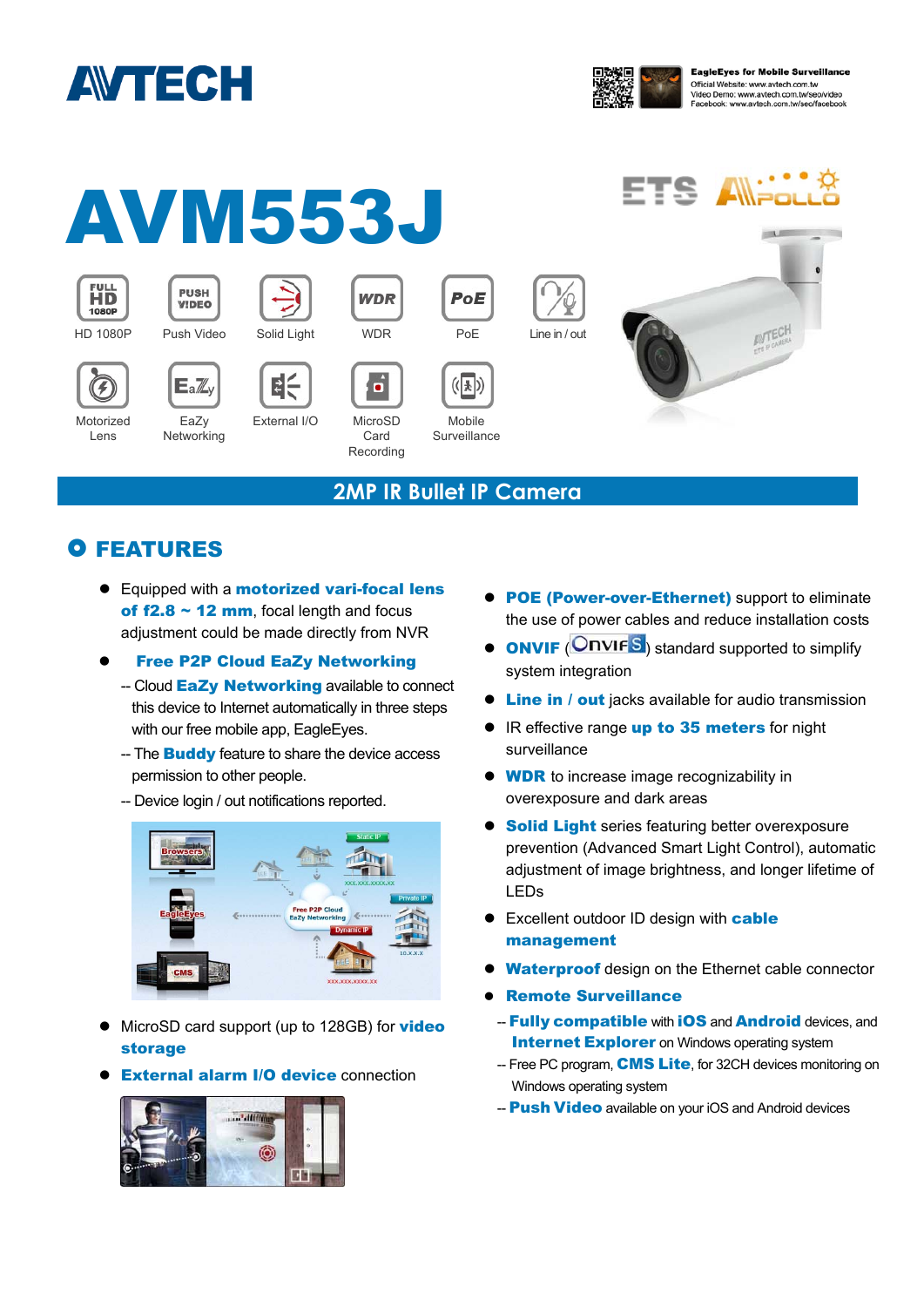



# **O SPECIFICATIONS**

| <b>Network</b>                                              |                                                                                                                                      |
|-------------------------------------------------------------|--------------------------------------------------------------------------------------------------------------------------------------|
| <b>LAN Port</b>                                             | <b>YES</b>                                                                                                                           |
| <b>LAN Speed</b>                                            | 10/100 Based-T Ethernet                                                                                                              |
| <b>Supported Protocols</b>                                  | DDNS, PPPoE, DHCP, NTP, SNTP, TCP/IP, ICMP, SMTP, FTP, HTTP, RTP, RTSP,<br>RTCP, IPv4/IPv6, Bonjour, UPnP, DNS, UDP, IGMP, QoS, SNMP |
| <b>ONVIF Compatible</b>                                     | YES (Profile S)                                                                                                                      |
| Number of Online Users                                      | 10                                                                                                                                   |
| Security                                                    | (1) Multiple user access levels with password                                                                                        |
|                                                             | (2) IP address filtering                                                                                                             |
|                                                             | (3) Digest authentication                                                                                                            |
| <b>Remote Access</b>                                        | (1) Internet Explorer on Windows operating system                                                                                    |
|                                                             | (2) CMS Lite, 32CH CMS software for Windows operating system<br>(3) EagleEyes on iOS & Android mobile devices                        |
| <b>Video</b>                                                |                                                                                                                                      |
|                                                             |                                                                                                                                      |
| <b>Network Compression</b>                                  | H.264 (Main Profile) / MJPEG                                                                                                         |
| <b>Video Resolution</b>                                     | 1920 x 1080 / 1280 x 720 / 720 x 480 / 352 x 240                                                                                     |
| Frame Rate                                                  | 30fps                                                                                                                                |
| Multiple Video Streaming                                    | 4 (H.264, MJPEG)                                                                                                                     |
| <b>General</b>                                              |                                                                                                                                      |
| Image Sensor                                                | 1/2.8" SONY CMOS image sensor                                                                                                        |
| Min Illumination                                            | 0.1 Lux / F1.4(Wide)~F2.8(Tele), 0 Lux (IR LED ON)                                                                                   |
| Shutter Speed                                               | $1/10,000 \sim 1/7.5$ (Slow shutter)                                                                                                 |
| S/N Ratio                                                   | More than 48dB (AGC off)                                                                                                             |
| Lens                                                        | $f2.8 \sim 12$ mm / F1.4 ~ F2.8                                                                                                      |
| <b>Viewing Angle</b>                                        | Wide: 103° (Horizontal) / 54° (Vertical) / 122° (Diagonal)<br>Tele: 31° (Horizontal) / 17° (Vertical) / 36° (Diagonal)               |
| <b>IR LED</b>                                               | 2 units                                                                                                                              |
| IR Effective Distance**                                     | Default: up to 25 meters<br>IR Enhanced Mode: up to 35 meters                                                                        |
| IR Shift                                                    | <b>YES</b>                                                                                                                           |
| Smart Light Control                                         | <b>YES</b>                                                                                                                           |
| <b>White Balance</b>                                        | <b>ATW</b>                                                                                                                           |
| AGC                                                         | Auto                                                                                                                                 |
| <b>IRIS Mode</b>                                            | <b>AES</b>                                                                                                                           |
| <b>WDR</b>                                                  | <b>YES</b>                                                                                                                           |
| POE                                                         | YES (IEEE 802.3af)                                                                                                                   |
| External Alarm I/O                                          | YES (1 input / 1 output)                                                                                                             |
| <b>RAM</b>                                                  | 20MB                                                                                                                                 |
| MicroSD Card Slot                                           | YES (up to 128GB)                                                                                                                    |
| IP Rating                                                   | IP66                                                                                                                                 |
| Startup Temperature                                         | $0^{\circ}$ ~ 40 $^{\circ}$ C                                                                                                        |
| <b>Operating Temperature</b>                                | $-25^{\circ}$ C ~ 50 $^{\circ}$ C                                                                                                    |
| <b>Operating Humidity</b>                                   | 90% or less relative humidity                                                                                                        |
| Power Source (±10%)                                         | DC12V / 1A                                                                                                                           |
| Current Consumption (±10%)                                  | 315mA (LED off) / 500mA (LED on)                                                                                                     |
| Power Consumption (±10%)                                    | 8W (PoE); 8W (PoN) ; 7W (DC Adapter)                                                                                                 |
| Net Weight (kg)                                             | 1.4                                                                                                                                  |
| .* The specifications are subject to change without notice. | **By using IR enhanced mode and slow shutter speed, the distance can be extended even longer.                                        |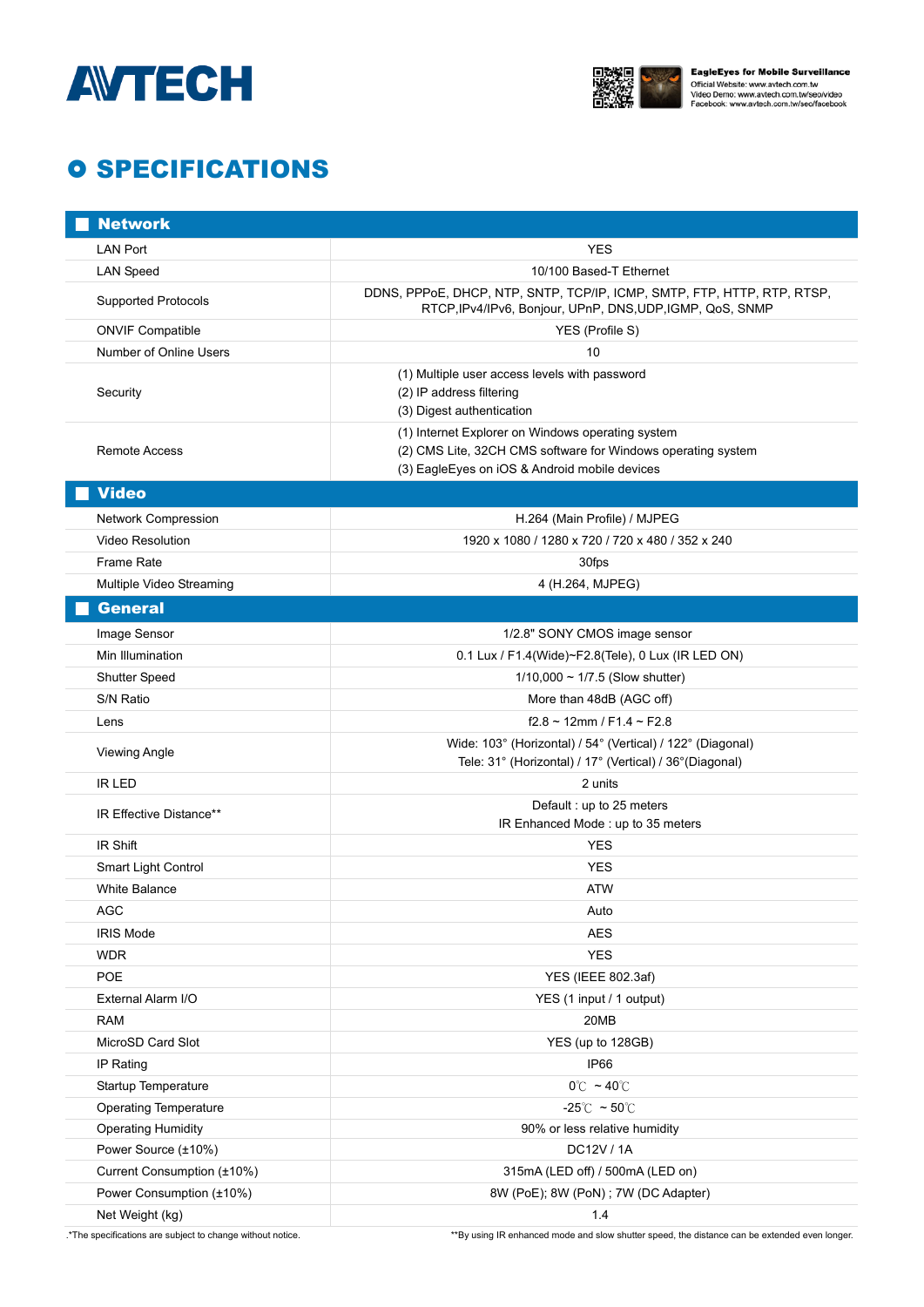



# **O SPECIFICATIONS (CONTINUED)**

| <b>Audio</b>                      |                                                                                                                                                                                                                                                                        |
|-----------------------------------|------------------------------------------------------------------------------------------------------------------------------------------------------------------------------------------------------------------------------------------------------------------------|
| Line in                           | YES (Mono)                                                                                                                                                                                                                                                             |
| Line out                          | YES (Mono)                                                                                                                                                                                                                                                             |
| <b>Others</b>                     |                                                                                                                                                                                                                                                                        |
| TV-Out                            | <b>YES</b>                                                                                                                                                                                                                                                             |
| Mobile Surveillance               | iOS & Android mobile devices                                                                                                                                                                                                                                           |
| EaZy Networking                   | <b>YES</b>                                                                                                                                                                                                                                                             |
| <b>Event Notification</b>         | <b>Push Video / FTP / Email / SMS</b>                                                                                                                                                                                                                                  |
| Digital Pan / Tilt / Zoom         | <b>YES</b>                                                                                                                                                                                                                                                             |
| <b>Motion Detection</b>           | <b>YES</b>                                                                                                                                                                                                                                                             |
| RTC (real-time clock)             | <b>YES</b>                                                                                                                                                                                                                                                             |
| Minimum Web Browsing Requirements | . Intel core i3 or higher, or equivalent AMD<br>$\cdot$ 2GB RAM<br>• AGP graphics card, Direct Draw, 32MB RAM<br>• Windows 10, Windows 8, Windows 7, Windows Vista & Windows XP, DirectX 9.0 or later<br>• Internet Explorer 7.x or later (Windows Edge not supported) |
| Certification                     | <b>CE</b>                                                                                                                                                                                                                                                              |

.\*The specifications are subject to change without notice.

# **O OPTIONAL PERIPHERALS**

### **AVM552C-BBKT**

Used as a bracket to mount the camera on the ceiling and collect the cables.







### **BULLETCON1**

Used as a connector to install a junction box for further applications.